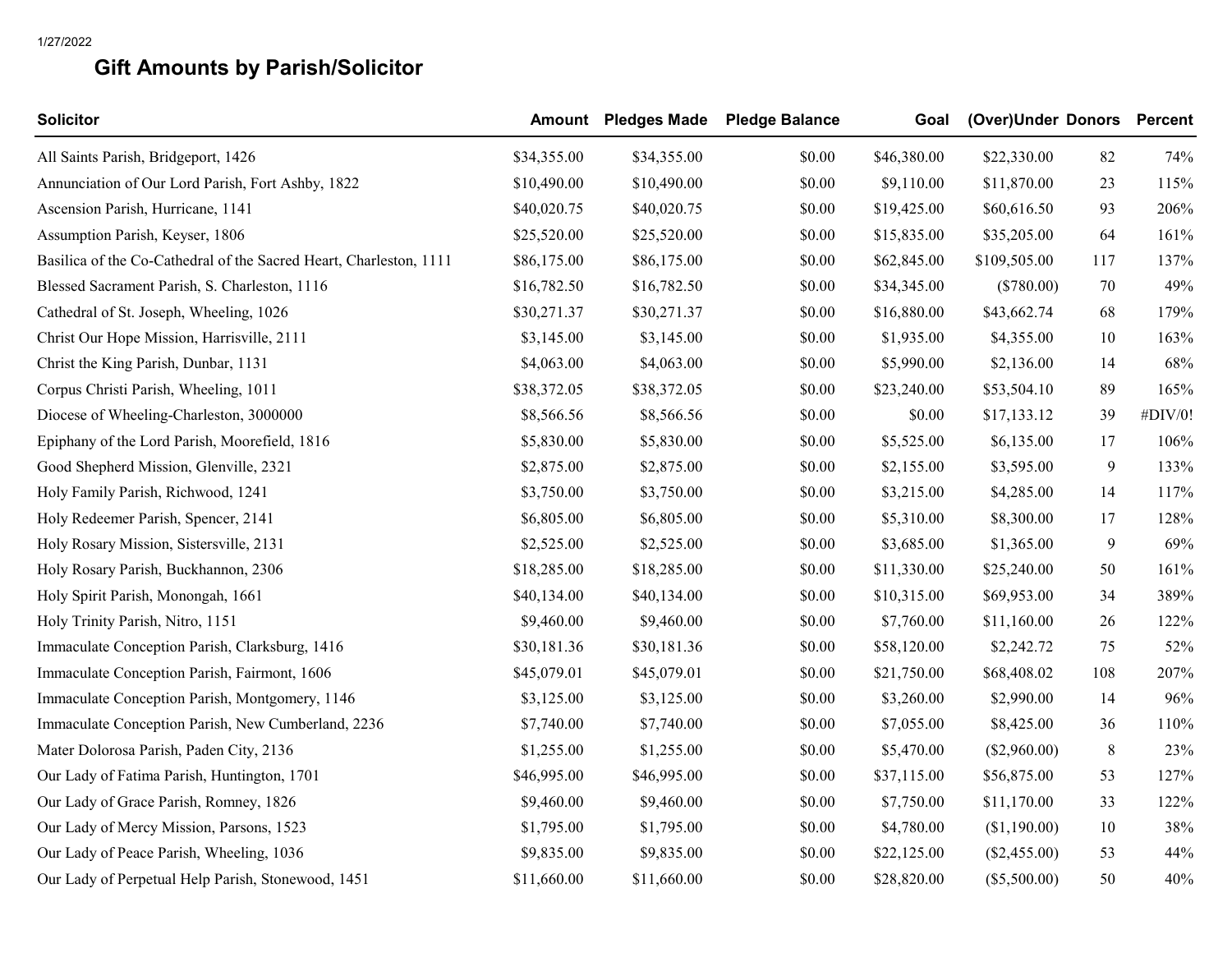| Our Lady of Seven Dolors Mission, Triadelphia, 1032      | \$2,600.00   | \$2,600.00   | \$0.00 | \$4,820.00  | \$380.00       | 5                | 54%   |
|----------------------------------------------------------|--------------|--------------|--------|-------------|----------------|------------------|-------|
| Our Lady of the Hills Parish, Elkview, 1136              | \$7,085.00   | \$7,085.00   | \$0.00 | \$5,385.00  | \$8,785.00     | 29               | 132%  |
| Risen Lord Mission, Clay, 1126                           | \$1,385.00   | \$1,385.00   | \$0.00 | \$1,780.00  | \$990.00       | 6                | 78%   |
| Sacred Heart Mission, Point Pleasant, 1731               | \$100.00     | \$100.00     | \$0.00 | \$3,615.00  | $(\$3,415.00)$ | $\overline{2}$   | 3%    |
| Sacred Heart Mission, Powhatan, 1311                     | \$3,535.00   | \$3,535.00   | \$0.00 | \$1,985.00  | \$5,085.00     | 10               | 178%  |
| Sacred Heart Mission, Rainelle, 1221                     | \$1,155.00   | \$1,155.00   | \$0.00 | \$2,185.00  | \$125.00       | $\tau$           | 53%   |
| Sacred Heart Mission, Salem, 1436                        | \$3,160.00   | \$3,160.00   | \$0.00 | \$3,070.00  | \$3,250.00     | 7                | 103%  |
| Sacred Heart of Mary Parish, Weirton, 2201               | \$11,365.00  | \$11,365.00  | \$0.00 | \$13,680.00 | \$9,050.00     | 49               | 83%   |
| Sacred Heart Parish, Bluefield, 1301                     | \$185,376.00 | \$185,376.00 | \$0.00 | \$22,180.00 | \$348,572.00   | 76               | 836%  |
| Sacred Heart Parish, Chester, 2226                       | \$31,350.00  | \$31,350.00  | \$0.00 | \$12,780.00 | \$49,920.00    | 72               | 245%  |
| Sacred Heart Parish, Huntington, 1721                    | \$7,950.00   | \$7,950.00   | \$0.00 | \$10,310.00 | \$5,590.00     | 29               | 77%   |
| Sacred Heart Parish, Princeton, 1316                     | \$273,115.63 | \$273,115.63 | \$0.00 | \$17,760.00 | \$528,471.26   | 53               | 1538% |
| Sacred Heart Parish, Williamson, 1931                    | \$4,430.00   | \$4,430.00   | \$0.00 | \$8,145.00  | \$715.00       | 17               | 54%   |
| St. Agnes Parish, Charleston, 1101                       | \$3,945.00   | \$3,945.00   | \$0.00 | \$19,000.00 | (\$11,110.00)  | 22               | 21%   |
| St. Agnes Parish, Shepherdstown, 2021                    | \$18,307.00  | \$18,307.00  | \$0.00 | \$44,205.00 | (\$7,591.00)   | 84               | 41%   |
| St. Alphonsus Parish, Wheeling, 1001                     | \$4,155.00   | \$4,155.00   | \$0.00 | \$8,460.00  | (\$150.00)     | 30               | 49%   |
| St. Ann Parish, Shinnston, 1446                          | \$7,475.00   | \$7,475.00   | \$0.00 | \$11,575.00 | \$3,375.00     | 26               | 65%   |
| St. Anne Parish, Webster Springs, 1526                   | \$750.00     | \$750.00     | \$0.00 | \$1,770.00  | $(\$270.00)$   | 4                | 42%   |
| St. Anthony Parish, Charleston, 1106                     | \$34,870.00  | \$34,870.00  | \$0.00 | \$9,590.00  | \$60,150.00    | 30               | 364%  |
| St. Anthony Parish, Fairmont, 1601                       | \$11,947.00  | \$11,947.00  | \$0.00 | \$13,680.00 | \$10,214.00    | 65               | 87%   |
| St. Anthony Parish, Follansbee, 2231                     | \$12,541.00  | \$12,541.00  | \$0.00 | \$19,520.00 | \$5,562.00     | 72               | 64%   |
| St. Anthony Parish, Ridgeley, 1821                       | \$4,125.00   | \$4,125.00   | \$0.00 | \$3,910.00  | \$4,340.00     | 16               | 105%  |
| St. Anthony's Shrine Mission, Boomer, 1147               | \$0.00       | \$0.00       | \$0.00 | \$4,960.00  | (\$4,960.00)   | $\boldsymbol{0}$ | $0\%$ |
| St. Augustine Parish, Grafton, 1421                      | \$2,075.00   | \$2,075.00   | \$0.00 | \$7,525.00  | (\$3,375.00)   | 13               | 28%   |
| St. Barbara Mission, Chapmanville, 1902                  | \$230.00     | \$230.00     | \$0.00 | \$1,220.00  | $(\$760.00)$   | $\overline{2}$   | 19%   |
| St. Bernadette, Hedgesville, 2002                        | \$20,955.00  | \$20,955.00  | \$0.00 | \$16,165.00 | \$25,745.00    | 49               | 130%  |
| St. Boniface Parish, Camden, 2311                        | \$13,575.00  | \$13,575.00  | \$0.00 | \$5,140.00  | \$22,010.00    | 20               | 264%  |
| St. Brendan Parish, Elkins, 1506                         | \$6,510.00   | \$6,510.00   | \$0.00 | \$16,890.00 | (\$3,870.00)   | 29               | 39%   |
| St. Catherine of Siena Parish, Ronceverte, 1226          | \$1,665.00   | \$1,665.00   | \$0.00 | \$7,770.00  | $(\$4,440.00)$ | 16               | 21%   |
| St. Charles Borromeo Parish, White Sulphur Springs, 1236 | \$2,305.00   | \$2,305.00   | \$0.00 | \$7,250.00  | $(\$2,640.00)$ | 17               | 32%   |
| St. Edward the Confessor Mission, Terra Alta, 1640       | \$2,980.00   | \$2,980.00   | \$0.00 | \$2,635.00  | \$3,325.00     | 9                | 113%  |
| St. Elizabeth Ann Seton Parish, Franklin, 1801           | \$2,975.00   | \$2,975.00   | \$0.00 | \$2,150.00  | \$3,800.00     | 8                | 138%  |
| St. Elizabeth Mission, Elizabeth, 2143                   | \$2,435.00   | \$2,435.00   | \$0.00 | \$2,375.00  | \$2,495.00     | 11               | 103%  |
| St. Elizabeth Parish, Philippi, 1431                     | \$925.00     | \$925.00     | \$0.00 | \$5,120.00  | $(\$3,270.00)$ | 7                | 18%   |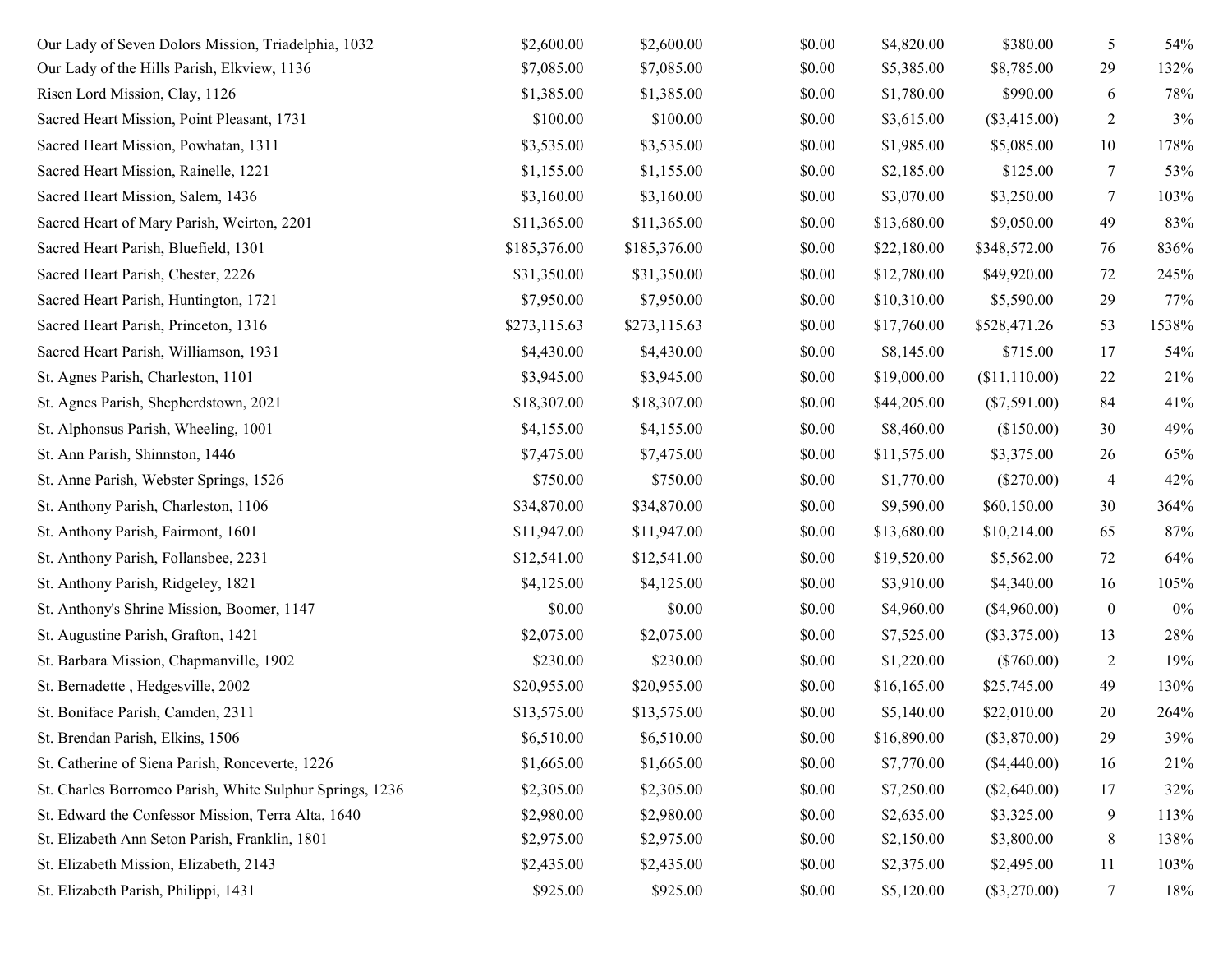| St. Francis de Sales Parish, Beckley, 1201         | \$30,968.00  | \$30,968.00  | \$0.00 | \$41,120.00 | \$20,816.00     | 97             | 75%    |
|----------------------------------------------------|--------------|--------------|--------|-------------|-----------------|----------------|--------|
| St. Francis de Sales Parish, Morgantown, 1652      | \$189,187.00 | \$189,187.00 | \$0.00 | \$66,565.00 | \$311,809.00    | 253            | 284%   |
| St. Francis of Assisi Parish, Logan, 1916          | \$5,495.00   | \$5,495.00   | \$0.00 | \$6,060.00  | \$4,930.00      | 25             | $91\%$ |
| St. Francis of Assisi Parish, St. Albans, 1156     | \$5,620.00   | \$5,620.00   | \$0.00 | \$23,445.00 | (\$12,205.00)   | 29             | 24%    |
| St. Francis Xavier Parish, Moundsville, 1076       | \$17,537.87  | \$17,537.87  | \$0.00 | \$19,110.00 | \$15,965.74     | 74             | 92%    |
| St. Francis Xavier Parish, Parkersburg, 2101       | \$47,580.00  | \$47,580.00  | \$0.00 | \$26,450.00 | \$68,710.00     | 76             | 180%   |
| St. James Parish, McMechen, 1071                   | \$1,265.00   | \$1,265.00   | \$0.00 | \$3,750.00  | (\$1,220.00)    | 10             | 34%    |
| St. James the Apostle Parish, Clarksburg, 1401     | \$10,525.00  | \$10,525.00  | \$0.00 | \$9,565.00  | \$11,485.00     | 32             | 110%   |
| St. James the Greater Parish, Charles Town, 2011   | \$8,920.00   | \$8,920.00   | \$0.00 | \$60,880.00 | $(\$43,040.00)$ | 69             | 15%    |
| St. John Neumann Parish, Marlinton, 1516           | \$7,190.00   | \$7,190.00   | \$0.00 | \$3,670.00  | \$10,710.00     | 12             | 196%   |
| St. John Parish, Benwood, 1056                     | \$680.00     | \$680.00     | \$0.00 | \$4,860.00  | $(\$3,500.00)$  | $\overline{7}$ | 14%    |
| St. John Parish, St. Marys, 2126                   | \$6,863.00   | \$6,863.00   | \$0.00 | \$6,610.00  | \$7,116.00      | 23             | 104%   |
| St. John the Evangelist Parish, Summersville, 1231 | \$14,755.00  | \$14,755.00  | \$0.00 | \$12,580.00 | \$16,930.00     | 48             | 117%   |
| St. John the Evangelist Parish, Wellsburg, 2216    | \$11,420.00  | \$11,420.00  | \$0.00 | \$14,355.00 | \$8,485.00      | 42             | 80%    |
| St. John University Parish, Morgantown, 1656       | \$17,115.00  | \$17,115.00  | \$0.00 | \$35,780.00 | (\$1,550.00)    | 67             | 48%    |
| St. Joseph Mission, Proctor, 1081                  | \$3,775.00   | \$3,775.00   | \$0.00 | \$4,270.00  | \$3,280.00      | 9              | 88%    |
| St. Joseph Parish, Huntington, 1711                | \$42,285.00  | \$42,285.00  | \$0.00 | \$54,660.00 | \$29,910.00     | 91             | 77%    |
| St. Joseph Parish, Martinsburg, 2001               | \$23,827.50  | \$23,827.50  | \$0.00 | \$51,275.00 | $(\$3,620.00)$  | 81             | 46%    |
| St. Joseph the Worker Parish, Weirton, 2206        | \$22,270.00  | \$22,270.00  | \$0.00 | \$40,405.00 | \$4,135.00      | 109            | 55%    |
| St. Jude Parish, Glen Dale, 1066                   | \$42,025.00  | \$42,025.00  | \$0.00 | \$9,825.00  | \$74,225.00     | 55             | 428%   |
| St. Leo Parish, Inwood, 2016                       | \$44,350.50  | \$44,350.50  | \$0.00 | \$25,670.00 | \$63,031.00     | 106            | 173%   |
| St. Luke the Evangelist Parish, Cheat Lake, 1676   | \$44,977.00  | \$44,977.00  | \$0.00 | \$22,580.00 | \$67,374.00     | 72             | 199%   |
| St. Margaret Mary Parish, Parkersburg, 2106        | \$52,533.00  | \$52,533.00  | \$0.00 | \$43,250.00 | \$61,816.00     | 103            | 121%   |
| St. Mark the Evangelist Mission, Bartow, 1517      | \$1,500.00   | \$1,500.00   | \$0.00 | \$1,400.00  | \$1,600.00      | 7              | 107%   |
| St. Mary Parish, Petersburg, 1811                  | \$5,795.00   | \$5,795.00   | \$0.00 | \$4,455.00  | \$7,135.00      | 17             | 130%   |
| St. Mary Parish, Star City, 1666                   | \$23,425.00  | \$23,425.00  | \$0.00 | \$41,675.00 | \$5,175.00      | 74             | 56%    |
| St. Mary Queen of Heaven Parish, Madison, 1901     | \$1,330.00   | \$1,330.00   | \$0.00 | \$2,130.00  | \$530.00        | 14             | 62%    |
| St. Matthew Parish, Ravenswood, 2121               | \$3,926.00   | \$3,926.00   | \$0.00 | \$9,215.00  | (\$1,363.00)    | 18             | 43%    |
| St. Michael Parish, Vienna, 2146                   | \$63,265.00  | \$63,265.00  | \$0.00 | \$26,740.00 | \$99,790.00     | 82             | 237%   |
| St. Michael Parish, Wheeling, 1041                 | \$145,542.54 | \$145,542.54 | \$0.00 | \$58,140.00 | \$232,945.08    | 181            | 250%   |
| St. Monica Mission, Lubeck, 2151                   | \$13,947.75  | \$13,947.75  | \$0.00 | \$3,250.00  | \$24,645.50     | 19             | 429%   |
| St. Patrick Mission, Bancroft, 1138                | \$5,090.00   | \$5,090.00   | \$0.00 | \$2,830.00  | \$7,350.00      | 12             | 180%   |
| St. Patrick Parish, Coalton, 1501                  | \$980.00     | \$980.00     | \$0.00 | \$5,250.00  | $(\$3,290.00)$  | 5              | 19%    |
| St. Patrick Parish, Hinton, 1206                   | \$6,350.00   | \$6,350.00   | \$0.00 | \$5,700.00  | \$7,000.00      | 19             | 111%   |